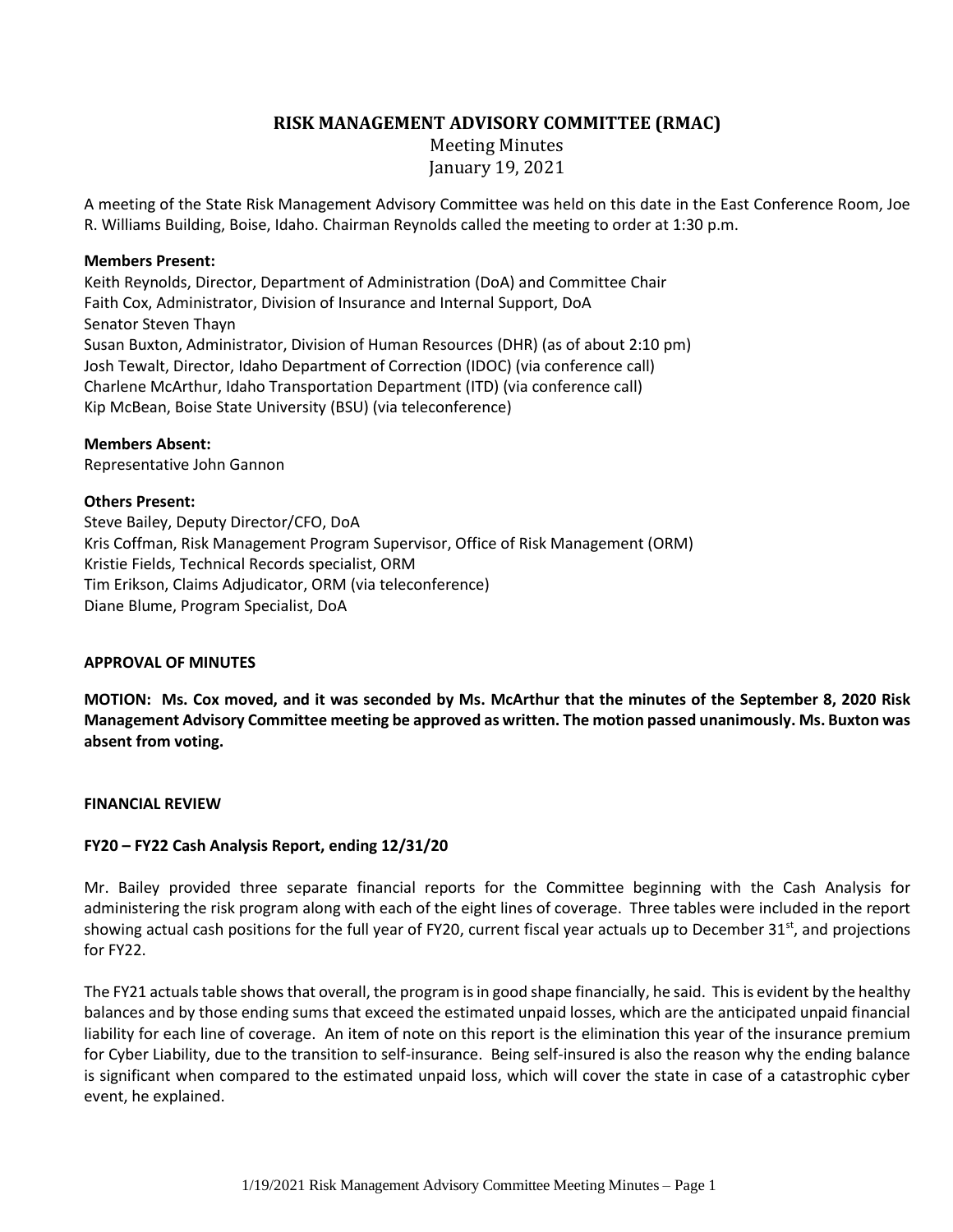The second report shows the FY21 variance to budget as of December  $31<sup>st</sup>$  for each line of coverage, with the total variance for all lines of coverage identified. The total program is \$628,373 over the projected cash balance, with the primary driver of this being the controllable expenses which was \$573,545 under projection. This is highlighted, he pointed out, on the third report which is a summary of the variance between projected and actual Expenses and Claims. All lines of coverage are below the projected numbers except Inland Marine, he said. This coverage is for small mobile assets that are valued at less than \$2,500, such as office technology. Claim amounts for this coverage are higher than anticipated primarily due to employees moving from their office to home during the pandemic which has caused some damage to computers and printers as equipment was transported between the two locations.

Overall, he concluded, costs are down largely due to the pandemic. Courts are not in session so there are not as many cases heard, less employees driving, and there are fewer people occupying facilities, for example.

## **UPDATE FROM STATEWIDE RISK MANAGER**

## **New Risk Management Information System (RMIS) Update**

The state entered into contract with Origami about a year ago for a new system for Risk Management and the Industrial Special Indemnity Fund (ISIF), Ms. Cox explained. The ISIF portion of the project has gone live and just in time, she said, because the old system had an expiration date of 2021. There are two components for Risk—one for claims and one for underwriting. The claims component is on track to go live on February 1 while the underwriting portion will be tested by various agencies entering data into the system. The remainder of agencies will be trained in late February and the old system taken down on March 1st.

With reorganization of the Division of Insurance and Internal Support, the scope of the Committee's purview has been expanded to include the ISIF, Chairman Reynolds pointed-out. This program is an off set of Workers Compensation and came about after World War I to encourage employers to hire disabled veterans. The program is dwindling although there are a couple hundred individuals who still receive a monthly annuity, and new claims continue to come in, he said.

## **Litigation Update and Current Claim Trends**

As mentioned earlier, Ms. Cox pointed out, the litigation process has been much slower since the pandemic began. In fact, courts are pushing for mediation on claims that would normally not be considered for mediation in attempts to accelerate them through the process. Nevertheless, law enforcement-related claims are on the upturn. Employmentrelated claims are down 50% but continue to be driven by attorney fees. For example, \$980,000 of attorney fees were paid for the most recent whistleblower claim with an award of \$30,000.

Even though auto-property damage is down, rear-end accidents have been increased 100%, she continued. Prison inmate litigation remains steady.

## **Tiered Deductible for Employment Claims**

Prior to July 1, Ms. Cox continued, Risk Management paid all claim damages while agencies were responsible for wages and benefits. The concept was that if an agency makes a poor decision on an employment decision, it will have a share in the cost, if litigated. However, this arrangement made it difficult for Risk to manage the litigation, plus it drove up costs. Often the agency didn't have funding available for its share of the unexpected settlement.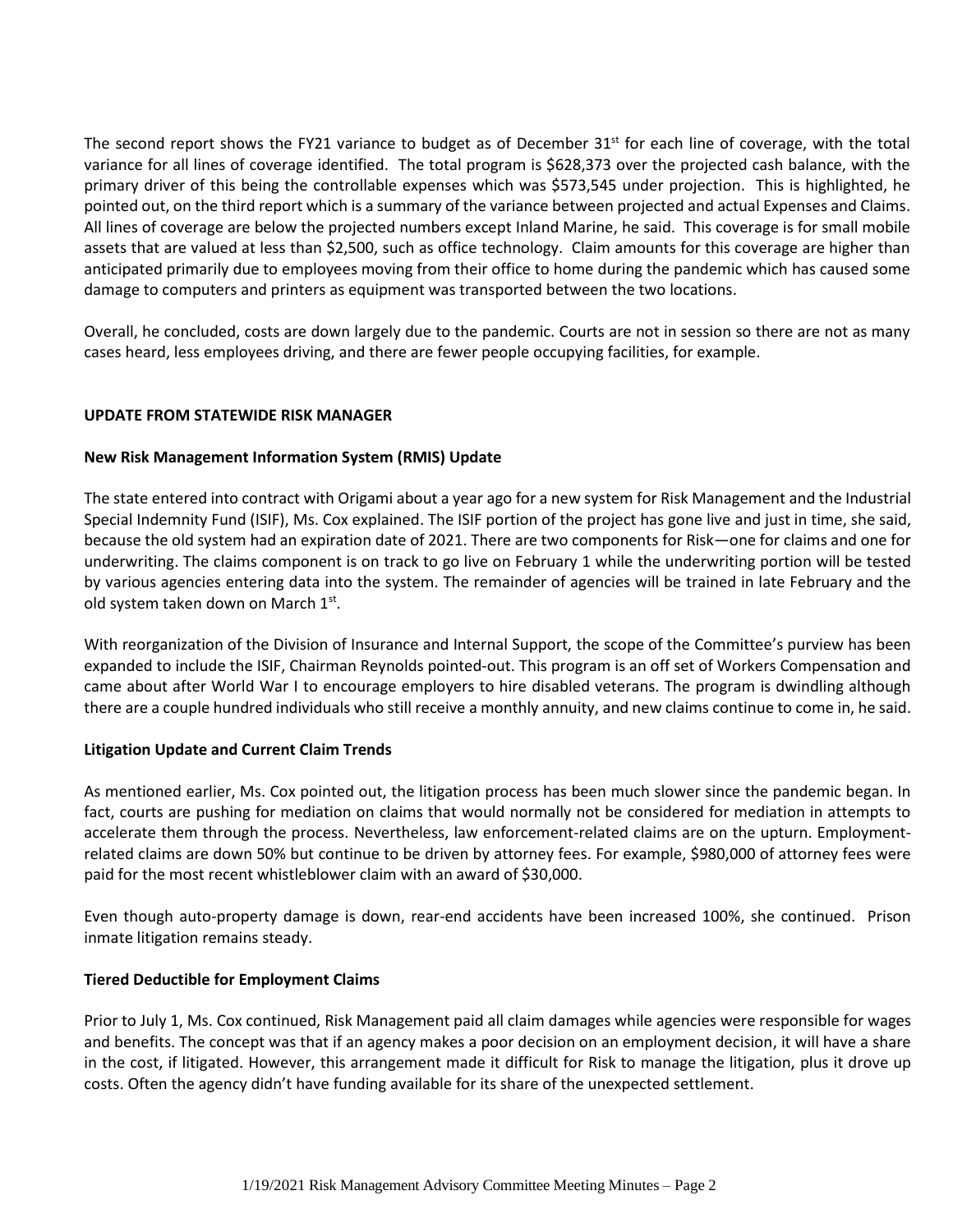As of July, Risk will cover wages, benefits and damages while agencies will have a \$10,000 deductible. This makes it easier for Risk to negotiate settlements because it doesn't need to negotiate with agencies on their portion of the settlement amount. Nevertheless, she said, agencies should have incentives for best practices to reduce the potential for high-cost litigation. A tiered deductible model is being considered to include a \$50,000 deductible if an agency doesn't adhere to protocol, but it would drop to \$10,000 as an incentive for best practices. This topic will return on the agenda for the Committee's May meeting as an action item, she said.

One reoccurring bad practice is agencies rehiring poor performing state employees from other agencies. Recommended are background checks for all new employees and if hiring a current or past state employee, a review of personnel files. Another identified problem is agencies making adverse employment decisions without having an outside review of the contemplated action. Risk Management proposes agencies be required to solicit an independent review that supports the employment decision. If a claim comes in and it shows that a termination was warranted, for example, and there was justification by an independent review, then a \$10,000 deductible would be applied. Should a suit be filed and there was no independent review, a \$50,000 deductible would be warranted. The outside review could include an independent Deputy Attorney General who is not assigned to the agency, the Division of Human Resources, or outside counsel.

Often adverse decisions take place with no risk involved, so instead of a comprehensive requirement, it may be left up to the agency to determine whether a situation requires an independent review, Chairman Reynolds noted. If a lawsuit occurs, the agency can show that it exercised due diligence and a lower deductible would be applied. The Governor's Office has been supportive of this idea, he added.

Director Tewalt remarked he is supportive of the proposal but cautioned that the Attorney General's Office be ready and resourced for this added responsibility. He noted that IDOC already has a special investigation unit to conduct personnel investigations with assistance from Human Resources and legal representation. His concern is adding on unnecessary delay in the process while employees may be out on paid leave. Ms. McArthur echoed these concerns. Chairman Reynolds responded the idea is to not to add an additional burden on agencies; this recommended practice is targeted to incentivize smaller agencies that do not have a review structure in place. Ideas how to implement the recommendations will be circulated to human resource professionals and others, and perhaps a subcommittee put into place to hash out the details, he concluded.

## **Litigation Roundtable Update and Fall Training Forum Update**

Ms. Cox explained that every other June Risk Management sponsors a litigation roundtable. This year, with the help of a trial consultant, it will be scheduled virtually.

Further, each year in September a Fall training forum is held but this year it will be cancelled, she said, due to unknowns with the pandemic. Well over 100 individuals typically attend.

## **Idaho State Risk Management Association (STRIMA) Update**

Idaho is scheduled to host the annual STRIMA conference this year from August 28 to September 2. It had been scheduled for last year but because of the pandemic was postponed. Contracts are in place with the Grove Hotel, but the keynote speaker has yet to be identified.